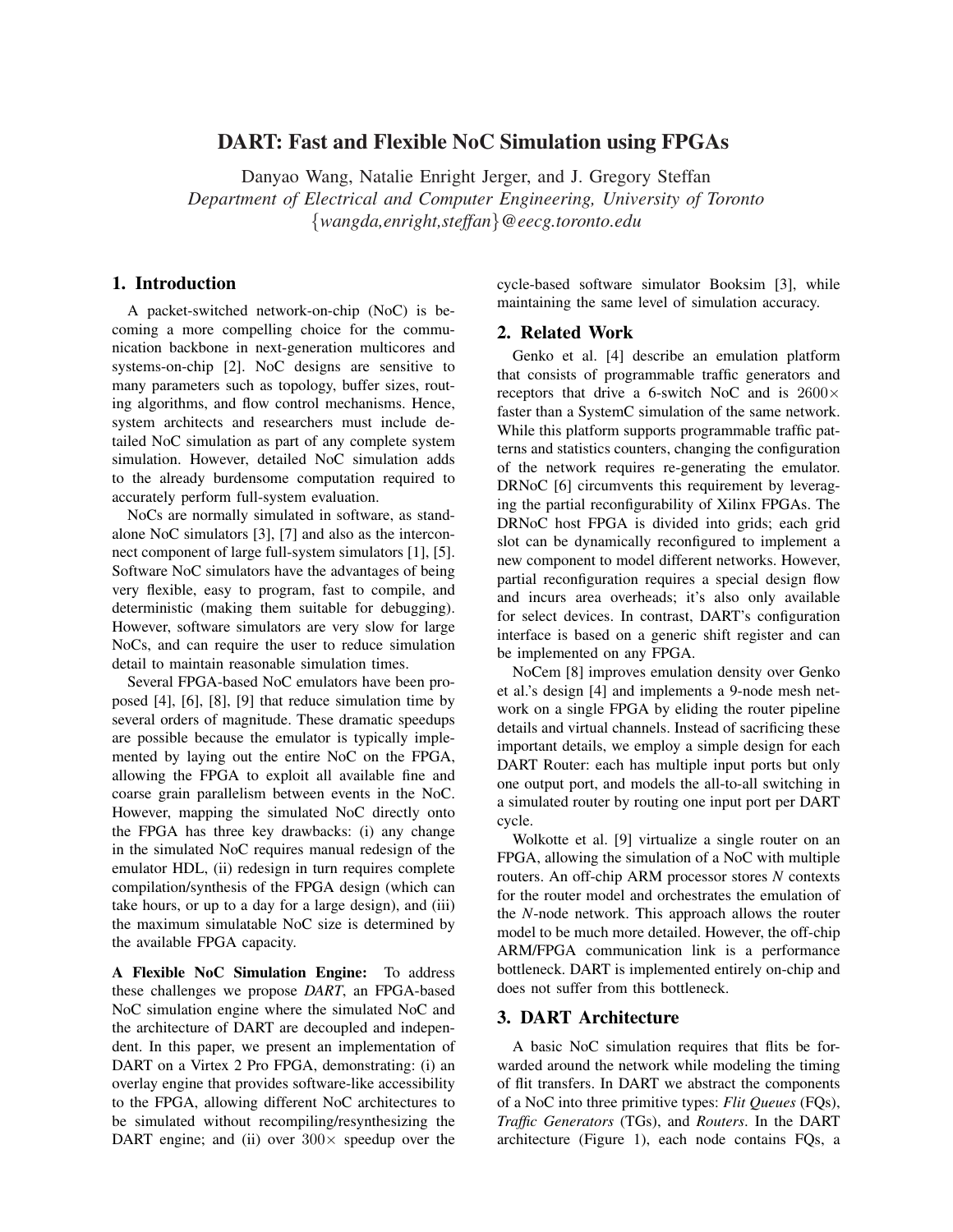

Figure 1. DART architecture. Each node models a 5-ported router, and nodes in the same partition share a crossbar port. The host PC communicates with the FPGA over a serial link.

TG, and a Router, although the TG may or may not be used. Nodes are grouped into partitions that are interconnected by a crossbar, allowing all-to-all communication between any node pairs. DART simulates a NoC by mapping the simulated NoC to DART nodes, and restricts the communication pattern through the interconnect to model the connectivity of the simulated topology. Each DART node has parameters that can be configured to match the properties of the component they simulate, without modifying the DART HDL.

To capture the timing of flit transfers, we define a *time step* as a flit cycle in the simulated NoC. A global counter keeps track of current simulation time, and is only incremented when all flit transfers for this time step are performed. A time step may take multiple DART cycles to simulate. This virtualization of time allows DART to trade speed for area efficiency.

We use *flit* and *credit descriptors* to model the traffic within the simulator. The 32-bit flit descriptor contains (i) the metadata for routing and flow control, (ii) a timestamp that indicates when the flit should be forwarded to the next node, and (iii) the injection time to compute latency at the destination. The 11-bit credit descriptor only contains a timestamp and a VC identifier. A flit's lifetime starts when it is injected at a TG. It is then alternately forwarded between FQs and Routers until it is received at the destination.

### 3.1. Flit Queue

The Flit Queue (FQ) component models the bandwidth and latency constraints of a wire link. Each FQ encapsulates multiple virtual channels (VCs). The VC buffers are implemented using a block-RAM that is statically partitioned among the VCs. A Verilog parameter controls the number of VCs to incorporate (set to two for this paper). Each incoming flit is queued according to its VC and the new dequeue timestamp is computed using the following algorithm:

```
N_through ++
if( T_enqueue>T_last_flit || N_through>=bandwidth )
     T_dequeue = max( T_enqueue, T_last_flit+1 )
     N_through = 1
else
     T_dequeue = T_enqueue
T_dequeue += latency
```
Here  $N_{through}$  counts the number of flits through the FQ during a time step.  $T_{lastfilt}$  is the dequeue timestamp of the previous flit less the link latency. The latency and bandwidth parameters are configurable on a per-FQ basis.

### 3.2. Traffic Generator

When enabled, the Traffic Generator (TG) component injects packets using a Bernoulli process. Packet size (minimum 2 flits), destination node address, and the average injection interval are configurable per-TG. TGs also serve as traffic sinks. They record the number of packets received and the cumulative packet latency. Each TG contains two FQs; the *input buffer* models the last-hop delay to the TG, and the *output buffer* models the source queue. We use the same technique from Dally et al. [3] and allow a TG to lag behind the current simulation time when its output buffer is full, to model an infinite source queue.

### 3.3. Router

The Router component models a canonical five-stage wormhole VC router with credit-based flow control [3]. The number of ports is controlled by a Verilog parameter, set to five for this paper. Each Router connects to four FQs that model per-port input buffers and one TG. Table-based routing is used, and the table content is configurable for each Router without reprogramming the FPGA. In contrast to a real 5-ported wormhole router, the Router component forwards one flit per DART cycle. A time step is simulated by iterating over all ready input FQs and processing them sequentially over multiple DART cycles. Meanwhile, the global time counter is stalled so all flits appear to be routed in the same time step. By doing so, we can use simple arbiters to simulate the switch allocator and the crossbar, which constitute a significant portion of the area in a real router. Head-of-line blocking can arise if the selected input VC cannot be routed due to failed VC allocation or lack of credits. We solve this by setting an *inspected* flag for the offending VC so it is not selected again until the next time step. This creates a bubble in the Router pipeline and wastes a DART cycle.

Pipeline latency of the simulated router is modeled by incrementing the flit timestamp when it leaves the Router; this value is configurable per Router. Contention in VC and switch allocation are also modeled by adjusting the timestamp appropriately.

Credit-based flow control is implemented using a credit counter for each output VC, for which initial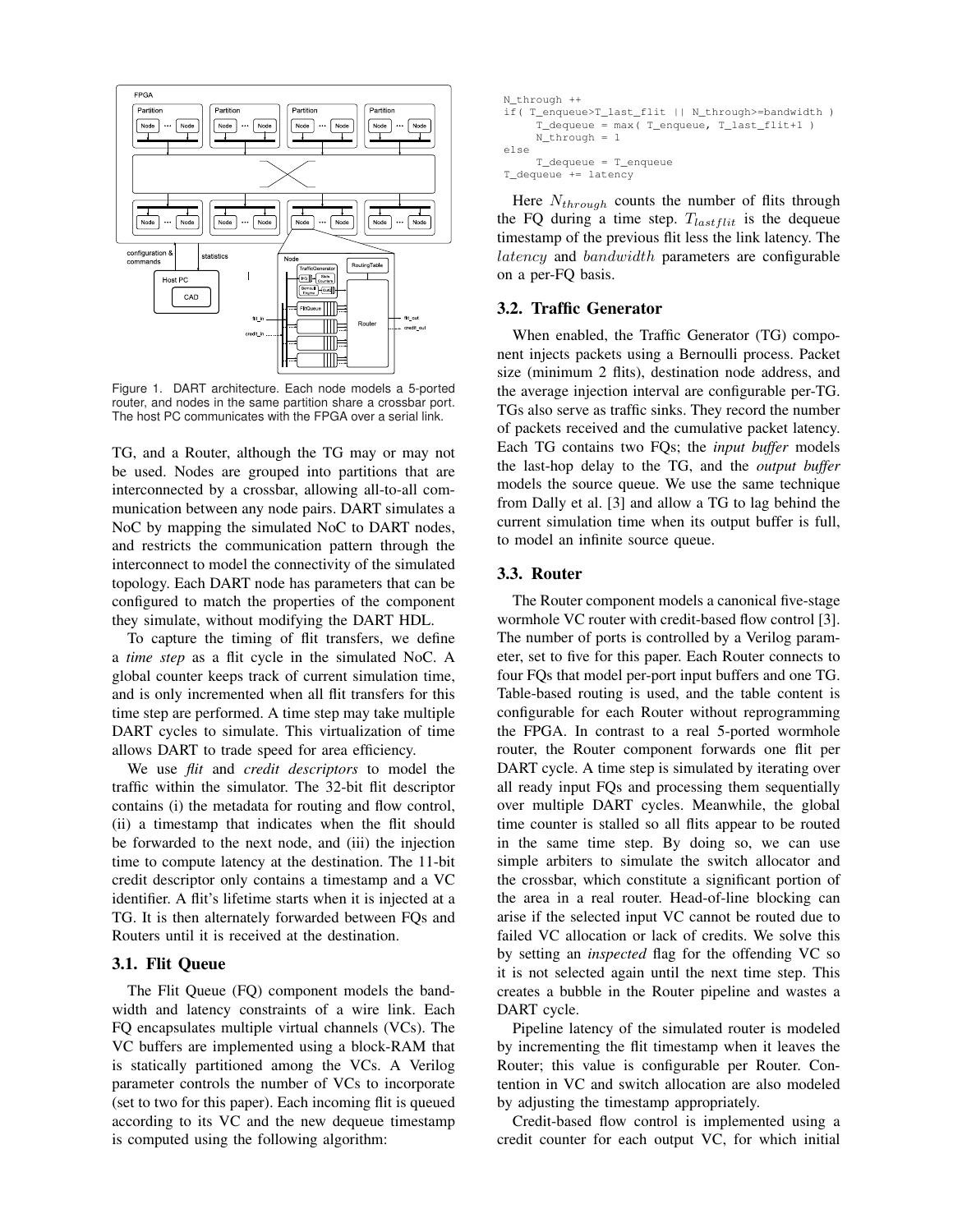

Figure 2. DART's  $8 \times 8$  concentrated crossbar interconnect

credit values are configurable. When a flit is routed, the output VC's counter is decremented, and a credit is sent to the corresponding input FQ of the upstream Router through the global interconnect. The corresponding counter is updated when the credit is received.

#### 3.4. Interconnect

The global interconnect provides all-to-all communication between DART nodes. By restricting the actual communicating pairs in the routing tables, DART can simulate any regular or irregular topology, provided the maximum node radix is less than the number of input ports in the Router component. Although a crossbar is a first intuition, its area increases quadratically with network size which can be expensive as DART's size increases. Instead, DART nodes are grouped into partitions and interconnected by a concentrated crossbar (Figure 2). Both intra- and inter-partition arbitrations use the three LSBs of the flit timestamp as priority to guarantee chronological simulation of flit transfers. The partitions are the main throughput bottleneck of the interconnect since each partition can only send and receive one flit per DART cycle. Varying the degree of concentration trades crossbar area for performance. We currently use an  $8 \times 8$  crossbar as it strikes a good area/performance balance. Section 4 discusses these trade-offs in more detail. Credit traffic uses a separate interconnect that is similar but narrower.

#### 3.5. Configuration and Data Collection

As mentioned earlier, each DART node has configurable parameters (packet size, latency, bandwidth, etc.). With the exception of the routing tables, these parameters are chained in a 16-bit shift register. A software tool on the host PC sends the configuration bits over an RS232 serial interface. The block-RAMbased routing tables are connected to the input end of the shift register. An finite state machine captures a chunk of the configuration bits to populate the block-RAM. When configuration completes, an enable signal is asserted to start the simulation.

Similar to the configuration registers, a 16-bit shift register is used to read simulator output performance counters. We currently have three counters per TG to measure the number of injected and received packets and the cumulative packet latency. More counters can be easily added to this shift register chain. Since configuration and stats collection are only performed once before and after the simulation, the host PC–FPGA communication latency is not performance critical.

#### 3.6. Using DART

We have automated the process of mapping a user's simulated NoC to DART. In the current implementation, the configuration management tool runs on a host PC and communicates with DART over an RS232 serial link. This interface is not performance critical, since it is only used for configuration, commands, and gathering results. We use a round-robin scheme to evenly distribute the simulated NoC nodes across the DART partitions—because the global interconnect is symmetric, balancing the load this way is sufficient to achieve good performance.

# 4. Evaluation

In this section, we quantify the trade-offs made in the design of DART and evaluate its performance by comparing with Booksim 2.0 [3], which is widely used in NoC studies. The results presented are obtained using a cycle-accurate simulator of the DART architecture, which has been verified to be identical to our actual HDL implementation.

DART's simplified Router component allows a 9 node DART engine to fit on a Virtex II Pro (XC2VP30) FPGA while modeling detailed VCs, wormhole routing, credit-based flow-control, and providing runtime configurability. However, there is a performance penalty because DART serializes the switching that is normally performed concurrently in a real router. Using the number of time steps simulated per DART cycle (*SPC*) as a performance metric, Figure 3 shows the Router component's impact on performance for two simple benchmarks. Both cases use 2 VCs, 5-flit VC buffers, and permutation traffic with 2-flit packets and flit injection rates between 0.1 and 0.8. While the ideal SPC is 1.0, we expect DART's achievable SPC to be inversely proportional to the average number of busy input ports per time step. This agrees with the figure, since DART's performance degrades gracefully with increased network load.

A second trade-off in DART is the use of the concentrated crossbar interconnect to allow the simulation of arbitrary topologies without modification to the DART HDL. The contention at the crossbar input and output ports is the main performance bottleneck. For a DART simulator with a fixed number of nodes, increasing the crossbar size alleviates this contention by reducing the size of the partitions. However, crossbar area grows quadratically with the number of ports. Figure 4 shows the scalability of various crossbar configurations for